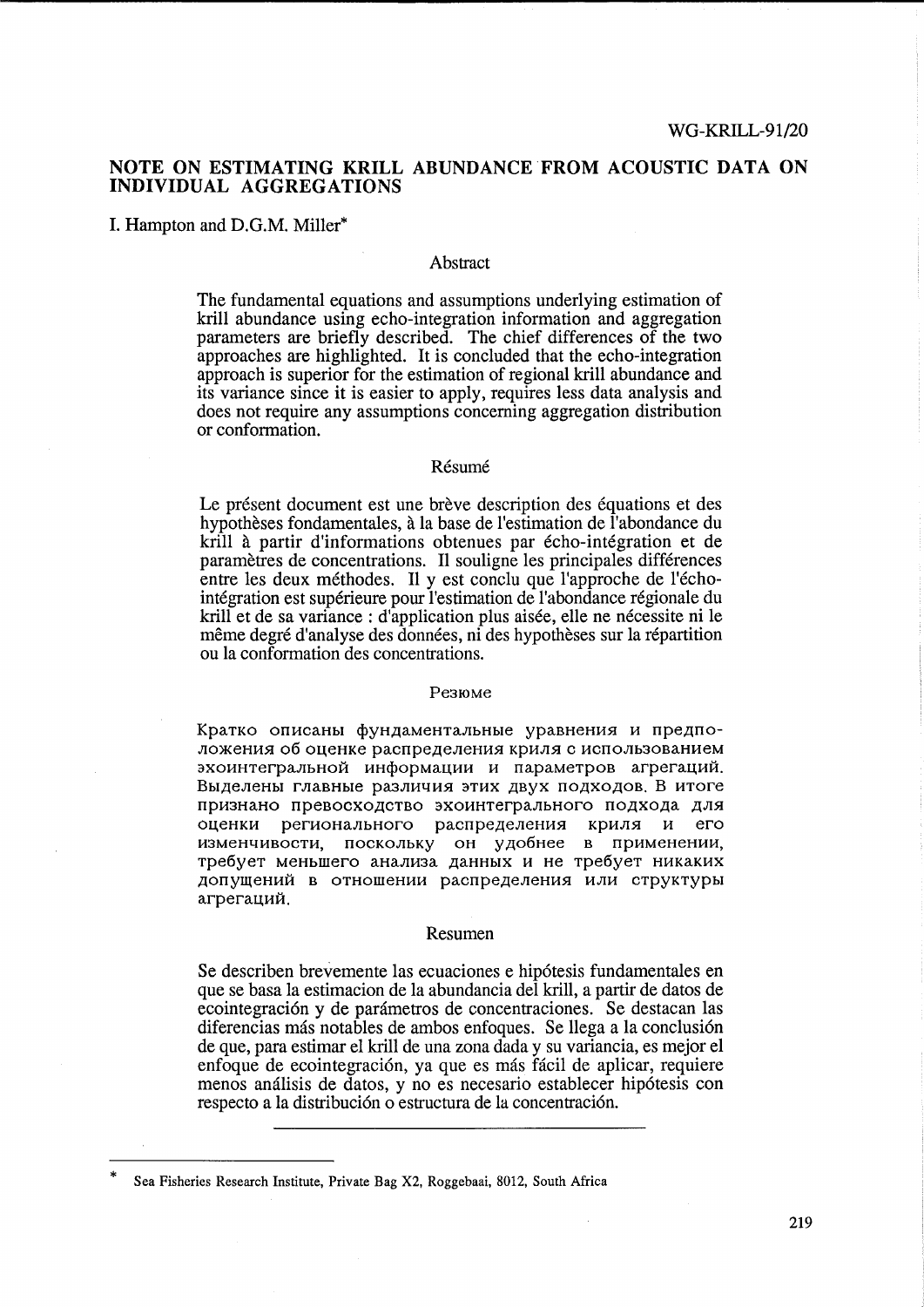#### 1. INTRODUCTION

At its Second Meeting in Leningrad, the CCAMLR Working Group on Krill (WG-Krill) emphasised the importance of acoustic techniques in the determination of krill abundance and distribution (SC-CAMLR, 1990). To date, the most commonly employed method to estimate krill abundance has been echo-integration (cf. Forbes and Nakken, 1972; Johannesson and Mitson, 1983; Maclennan and Simmonds, 1992). This method provides a cumulative measure of the acoustic backscatter received from krill encountered during a survey. The resultant information is used to calculate the average kriU density for each Elementary Sampling Distance Unit (ESDU). Finally, the density information is combined in some way to estimate total krill abundance in the area under consideration. The major advantage of the echo-integration technique is that it is relatively simple and efficient when used to estimate krill abundance over large areas (Miller and Hampton, 1989a).

In recent years, advances in acoustic hardware and software have enabled fine resolution (i.e., ping-by-ping) information on the density and size of individual krill aggregations to be collected. Some workers (see discussion in Butterworth and Miller, 1987) have suggested that this information could be used to estimate krill abundance over large geographical areas. The approach differs from echo-integration in that use is made of information on the spatial variation of density along-transect (see also Butterworth *et al.* - this volume). Foote and Stefánsson (this volume) have suggested that improved estimates of biomass and variance may be obtained by using such information. Although the principles underlying such an approach are essentially similar to those of echo-integration, a number of additional factors need to be taken into account when the data are used in this way. The chief differences and other considerations are outlined here.

## 2. ABUNDANCE ESTIMATION BY ECHO-INTEGRATION

The primary equation for estimating  $\overline{\rho}_i$ , the mean surface density for the jth echo-integration interval (or ESDU) from a single-channel echo-integrator is:

$$
\overline{\rho}_j = \frac{C (R_2 - R_1)}{n_j} \sum_{i=1}^{n_j} (\overline{I}j)_i
$$
  
= C (R\_2 - R\_1)  $(\overline{\overline{I}})_j$  (1)

where  $(\bar{I}j)$ , = mean echo-intensity (proportional to mean squared voltage) between depths  $R_1$  and  $R_2$  (the integration channel) for the *i*th ping within the *j*th ESDU;

= mean echo-intensity between  $\mathbf{R}_1$  and  $\mathbf{R}_2$  for all pings within ESDU *j*;  $\left(\overline{\mathbf{I}}\right)$ 

- $n_i$  = number of pings in ESDU*j*;
- $C =$  system constant, incorporating equipment parameters and mean target strength.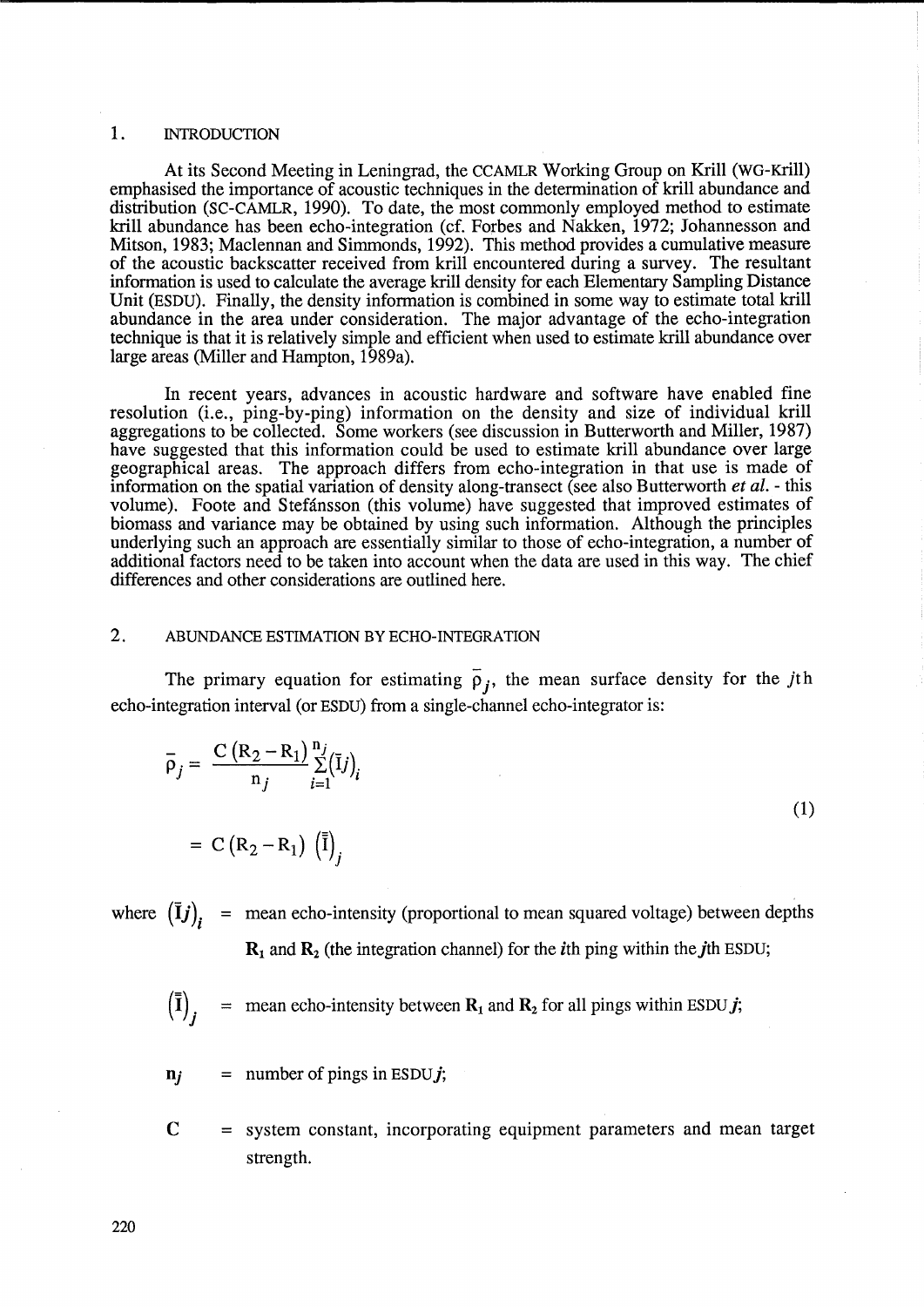This equation holds irrespective of the vertical or horizontal distribution of the echo-signal, provided that I falls within the linear region of the detector, and that the integration channel completely encompasses the vertical extent of the targets of interest. Areal biomass is estimated by multiplying the survey area by the weighted (according to ESDU length) average of the  $\overline{\rho}_i$  values. Variance can be estimated formally from the variation in density transects provided they are randomly selected (see, for example, Anon., 1986 and Jolly and Hampton, 1990).

# 3. ABUNDANCE ESTIMATION FROM AGGREGATION DENSITY

In some cases the integrator output for each ESDU is not available, but there is information on the mean intensity of echoes returned by individual aggregations intercepted along the transect. Suppose that there are  $m_i$  aggregations within the analysis channel for the jth ESDU, that the mean intensity returned from the k<sup>th</sup> aggregation, averaged between  $\mathbf{R}_1$  and  $\mathbf{R}_2$ , is  $\bar{\mathbf{I}}_k$ , and that its intercepted length is  $l_k$ . Then,

$$
\left(\overline{\overline{I}}\right)_{j} = \left(\overline{I}\right)_{Ag} I_{j} ,
$$

where  $(\overline{I})_{\overline{A}g}$  is the mean intensity of the echo from all the individual aggregations encountered, averaged between  $\mathbf{R}_1$  and  $\mathbf{R}_2$ , and  $f_j$  is the fractional cover of aggregations intercepted along ESDU *j*.  $(\mathbf{\bar{I}})_{Ag}$  and *f<sub>j</sub>* are given by:

$$
\left(\bar{I}\right)_{Ag} = \sum_{k=1}^{m_j} \bar{I}_k \, l_k / \sum_{k=1}^{m_j} \, l_k \,,\tag{2}
$$

and

$$
f_j = \sum_{k=1}^{m_j} l_k / L_j
$$

respectively, where  $L_j$  is the length of ESDU j. Hence  $\overline{\rho}_j$ , and therefore biomass, can be estimated from Equation 1 as before. If the aggregation data is available in terms of density rather than echo-intensity, Equation 1 simply becomes:<br>  $\overline{\rho}_j = \overline{\rho}_{Ag} f_j$ 

$$
\bar{\rho}_j = \bar{\rho}_{Ag} f_j
$$

where  $\bar{\rho}_{Ag}$  is the mean within-aggregation surface density, averaged as before over the analysis channel.

If within-aggregation intensities have been averaged over the vertical limits of the swarm instead of the analysis channel,  $\bar{I}_k$  is given by:

$$
\overline{I}_k = \sum_{i=1}^{n_k} \frac{(\overline{I}^k)_j (h_k)_j}{(R_2 - R_1)}
$$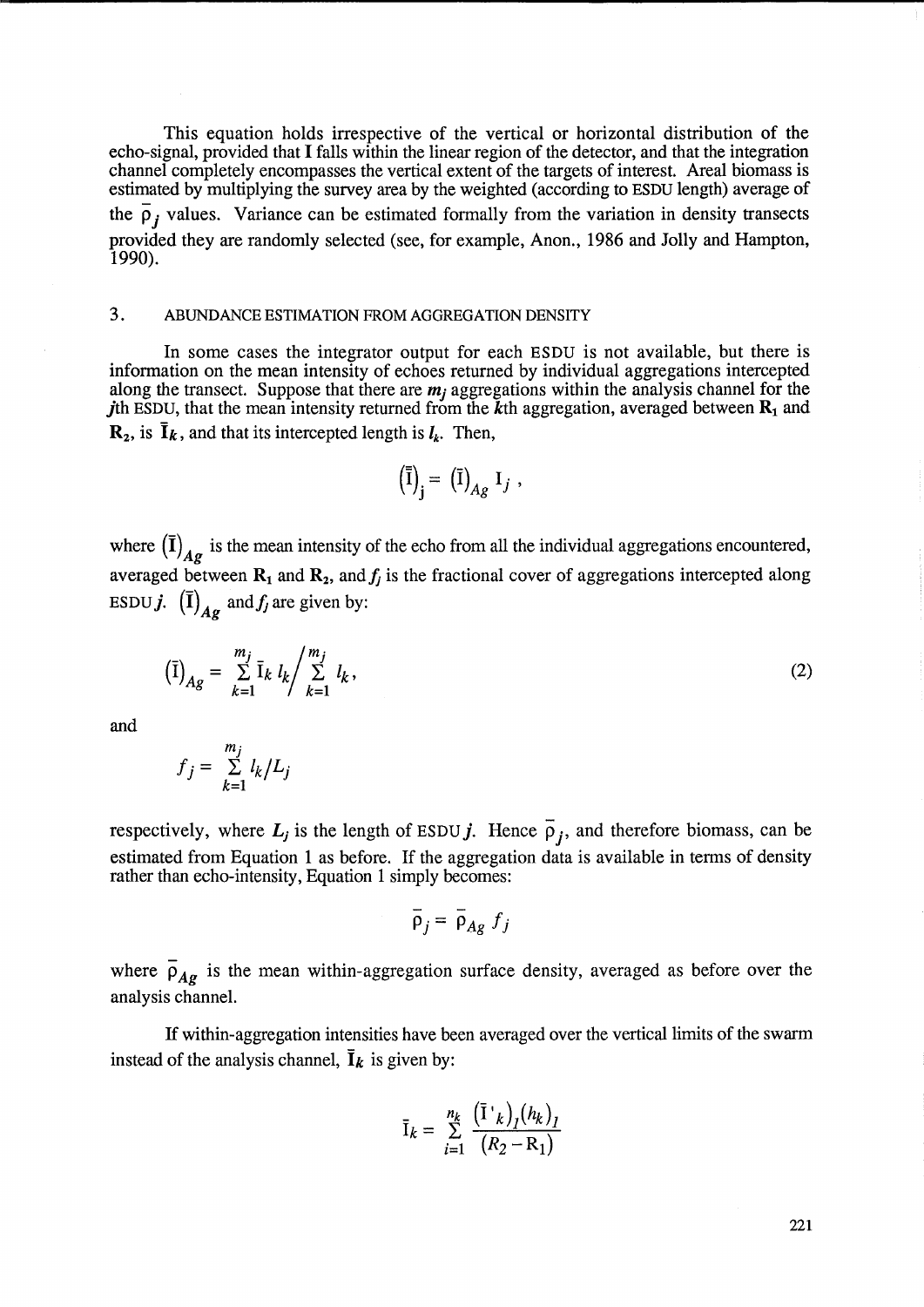where  $(\mathbf{\bar{I}}^{\dagger}\mathbf{k})_i$  is the average intensity for ping *i* from aggregation *k*, averaged over  $(\mathbf{h}_k)_i$ , the vertical limits of the aggregation at that point, and  $n_k$  is the number of pings received from aggregation k. Substitution of  $\bar{I}_k$  in Equation 2 gives  $(\bar{I})_i$ , and hence  $\bar{\rho}_i$  from Equation 1.

It is important to note that the above estimators will only be valid if all the krill encountered is in the form of aggregations. Dispersed krill, and krill in aggregations too small or large to be classified as aggregations according to whatever classification scheme is in use, will be omitted from the estimate, thereby causing  $\overline{p}_i$  to be under-estimated. This is a real danger, since most automated swarm-identification algorithms require the echo to exceed a pre-selected value for a number of pings in succession to be classified as having originated from a swarm. In contrast, an echo-integrator will only lose pings which fall below whatever level has been set to exclude background noise.

Estimation of variance in  $\overline{\rho}_i$ , and hence in the biomass estimate requires, *inter alia*, knowledge of the variance in  $f_j$ . An estimator is available for randomly distributed aggregations (Lucas and Seber, 1977), but in general, estimating this variance is a complex problem.

# 4. ABUNDANCE ESTIMATION FROM AGGREGATION BIOMASS

Another way to estimate areal biomass  $(B)$  from echosounder data would be from  $\overline{B}_{Ag}$ , the mean biomass of individual aggregations intercepted on the line transects. The appropriate expression is:

$$
B = \frac{A f \overline{B}_{Ag}}{\overline{S}_{Ag}}
$$

where  $\bar{S}_{Ag}$  is the mean surface area of the aggregations intercepted, f the fractional cover taken over all transects , and A the area surveyed. The problem with this estimator is that neither  $\overline{B}_{Ag}$  nor  $\overline{S}_{Ag}$ , nor their variances (which are needed in estimating the variance of *B*) can be estimated from intercepted lengths without assumptions about aggregation shape.  $\overline{B}_{Ag}$  and *SAg* are in any event biased estimators because of the disproportionate probability of intercepting larger aggregations (see discussion in Hampton, 1985). Corrections can be made for the latter effect if the cross-track width of each intercepted aggregation can be estimated (e.g., Hampton, 1981), but otherwise only if the aggregations are known to be circular in horizontal cross-section. The method is therefore not recommended for krill aggregations

which are often very irregularly shaped (see, for example, Miller and Hampton, 1989a).

### 5. CONCLUSION

We conclude, therefore, that for estimating regional krill abundance, the echointegration method is superior to methods based on the physical parameters of intercepted aggregations, since it -  $\hat{a}$ ) is simpler to apply; (b) involves the handling of much smaller volumes of data; (c) requires no assumptions regarding aggregation size and shape, or judgements on whether or not intercepted targets should be classified as aggregations; and (d) requires no assumptions regarding aggregation shape, size or distribution in estimating variance.